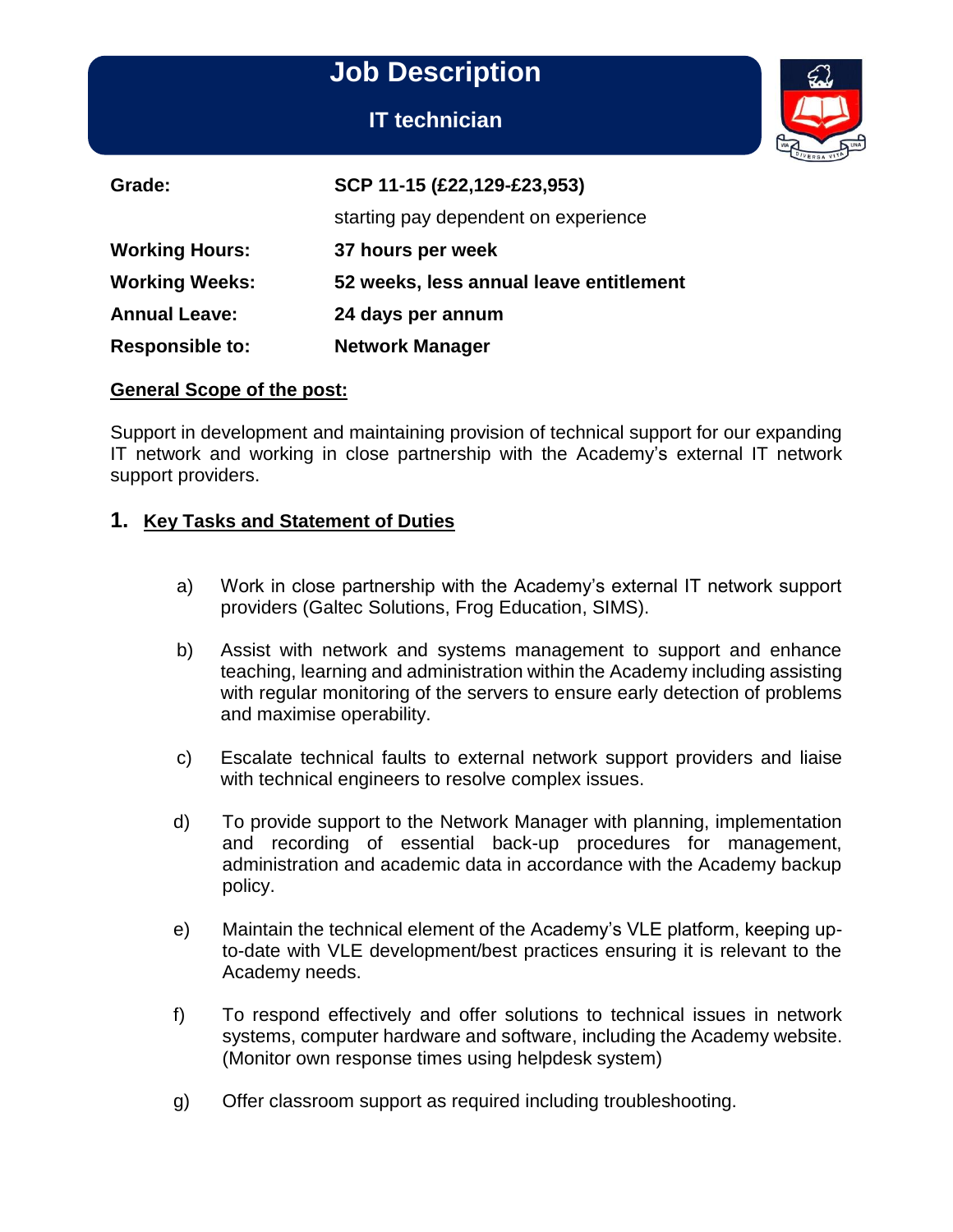## **IT technician**



- h) To evaluate new software in order to identify implications for installation, advising and supporting end users including conducting system and software updates where appropriate.
- i) Maintain and create network accounts, distribution groups and group policies through Active directory and Microsoft exchange.
- j) Assist with the installation, updates and maintenance of network equipment and interfaces as appropriate (switches, cabling, wireless technologies)
- k) To have primary responsibility for maintaining, setting up and providing technical support on audio and visual equipment for key Academy events (assemblies, extra curricula activities and after school events), liaising with key stake holders to ensure equipment is fit for purpose.
- l) Academy asset management administration of Every system and asset tagging of equipment
- m) Hold training sessions for both staff and students on Academy technologies based on the requirements of the Academy.
- n) To ensure that Health & Safety regulations and Academy policies are complied with to maintain a safe and healthy environment.
- o) To undertake specific IT projects to develop the Academy's network in accordance with the senior leadership team, providing regular updates and recommendations to the Network Manager and senior leadership team.
- p) To undertake such duties as may be determined from time to time within the scope of the post to support the general operation of the Academy.

#### **2. MANAGEMENT/SUPERVISION**

In the absence of the Network Manager, manage the workload of junior technician/apprentice.

#### **3. CREATIVITY AND INNOVATION**

Creativity and innovation will be used for the development and maintenance of the Academy networks and the VLE

#### **4. CONTACT AND RELATIONSHIPS**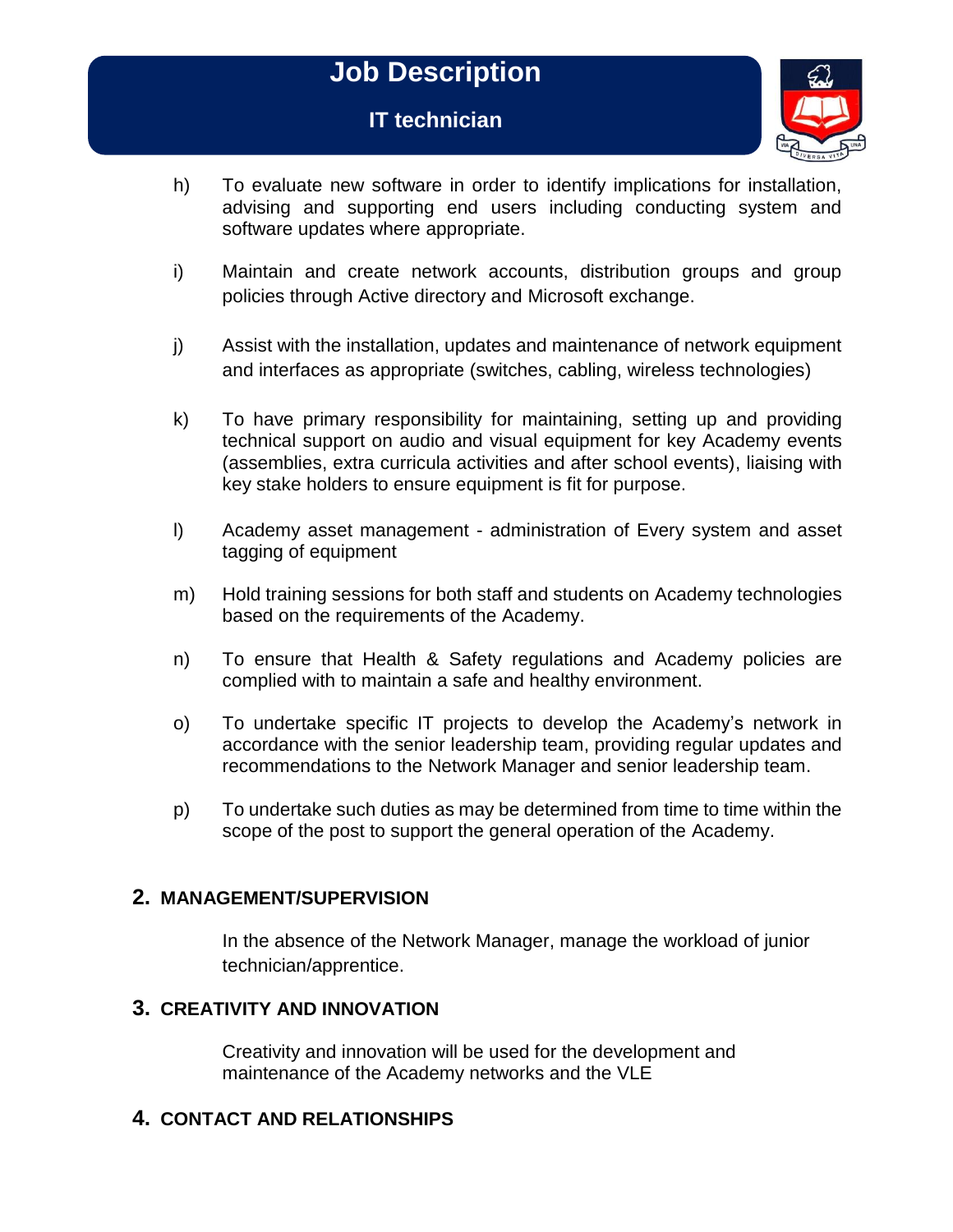**IT technician**



Daily contact with line manager, staff and students with regard to technical support of IT systems and networks. Regular contact with IT network support provider and suppliers of relevant goods and services.

## **5. DECISIONS**

#### **Discretion**

Post holder will be required to make decisions and provide solutions to IT issues and problems which may arise.

#### **Consequences**

Impact of decisions e.g. resources not available, would be easily identified and quickly rectified. In relation to VLE/websites, could disrupt teaching and learning within the Academy.

Defined policies and procedures are in place however, judgement and discretion may be used when dealing with non-routine matters.

## **6. RESOURCES**

Responsible for the care/storage and safekeeping of consumables, IT equipment and audio visual equipment.

## **7. WORK ENVIRONMENT**

#### **Work Demands**

Work will be subject to interruption but will not impact on the overall programme of work

#### **Physical Demands**

Moving and handling equipment and resources; regular bending, moving in awkward positions e.g. when connecting cables

#### **Working Conditions**

Work is carried out in a well-lit and ventilated office environment

#### **Work Context**

Contact with staff and students on matters which are routine. Minimal risk to personal safety of injury, illness or health problems

## **8. KNOWLEDGE AND SKILLS**

Previous experience in an IT support role is required. Experience within an educational setting would be an advantage. ICT skills and minor fault finding/problem solving required. Knowledge of health and safety regulations required.